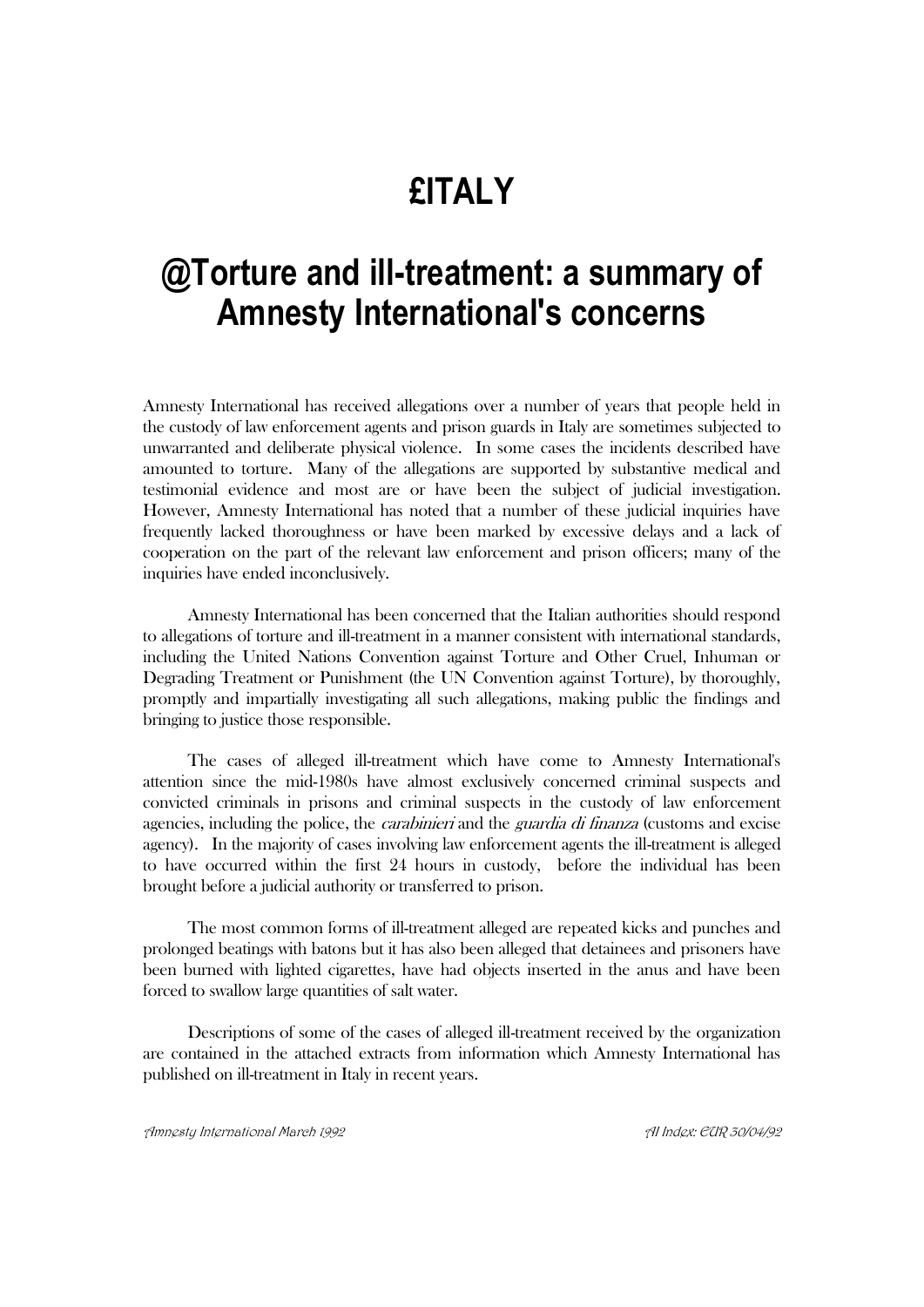Italy has ratified the major international instruments prohibiting torture and cruel, inhuman or degrading treatment or punishment. In December 1988 Italy ratified the European Convention for the Prevention of Torture and Inhuman or Degrading Treatment or Punishment and in January 1989 ratified the UN Convention against Torture.

The Constitution of the Republic of Italy stipulates in Article 13.4 that "physical or moral violence against persons placed under any form of detention shall be punished". Article 27 states that "...punishments of convicted persons shall not consist of inhumane treatment...". Although the crime of torture, as such, does not exist in Italian law, criminal proceedings for crimes ranging from coercion and assault to murder, which are committed against prisoners or detainees by state officials, may be brought under the Penal Code and the Code of Criminal Procedure. Penitentiary legislation and regulations also contain provisions protecting prisoners from inhumane treatment.

Amnesty International has continued to receive allegations of ill-treatment since Italy ratified the UN Convention against Torture in January 1989 and has regularly notified its concern to the appropriate Italian governmental and judicial authorities.

Other national and international bodies have also expressed concern about allegations of ill-treatment in Italy. In April 1989 the Justice Committee of the Italian Chamber of Deputies approved in principle the establishment of an all-party parliamentary committee of inquiry into allegations of torture and ill-treatment and complaints about their investigation (see Appendix 5). In July 1989, during the UN Human Rights Committee's consideration of Italy's Second Periodic Report on its implementation of the provisions of the International Covenant on Civil and Political Rights, several experts expressed concern about an increase in reported cases of police brutality.

In October 1991 Amnesty International presented a memorandum to the Italian Government which contained a selection of cases of alleged torture and ill-treatment arising between 1986 and early 1991 where there had been no news of progress in judicial inquiries opened into alleged ill-treatment for a considerable period of time, and where the organization had been particularly concerned by the persistent failure of the Italian authorities to reply to its requests for information. Amnesty International's October 1991 memorandum and an interim reply sent by the Ministry of Justice in February 1992 are described in Appendices 1 and 2.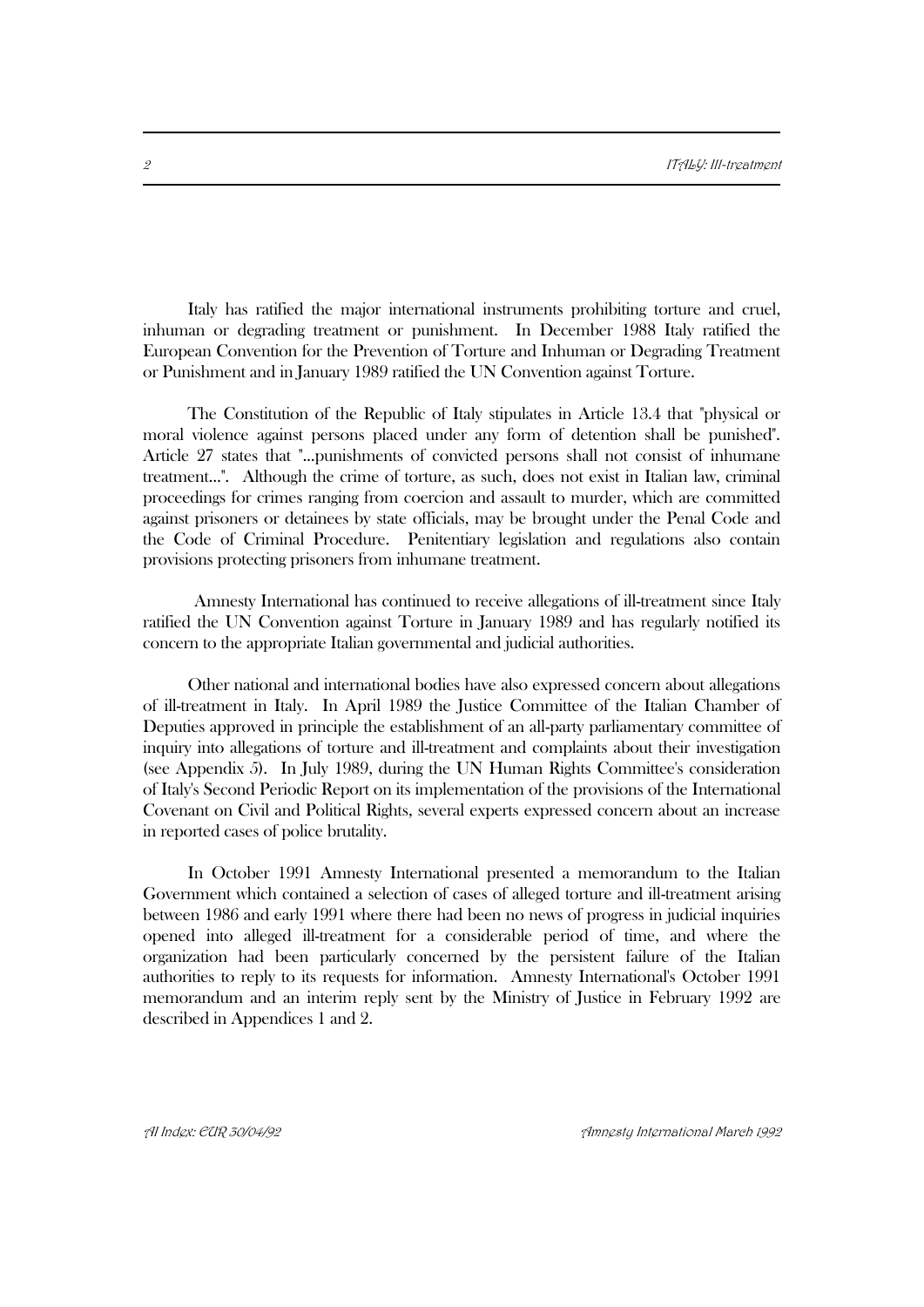In some cases where formal complaints of ill-treatment have been made to the courts following detention in the custody of law enforcement agents, there has been no apparent indication that the judicial authorities have undertaken a thorough investigation into the complaint, even in cases where there is substantive supporting medical evidence, as in the case of Domenico Garzon whose formal complaint of ill-treatment was archived in January 1989 (see Appendix 5).

A number of judicial investigations opened into allegations of ill-treatment have ended inconclusively. A judicial inquiry opened into the alleged ill-treatment of Francesco Badano (see Appendix 4) concluded in April 1990 that it was "reasonably proven" that he had been ill-treated while in police custody but ruled that the accused police officers could not be committed for trial because it had been impossible to collect sufficient evidence to prove that they were, in fact, the officers who had actually carried out the ill-treatment. The investigating magistrate in his ruling commented on the lack of cooperation shown by the police officers interviewed in the police station in question and the commanding officers were not apparently held accountable for the ill-treatment committed by police officers under their command. Furthermore, no administrative inquiry appears to have been carried out.

In a number of instances Amnesty International has also noted excessive delays in carrying out and concluding judicial investigations opened into allegations of ill-treatment. For example, in 1986 the Naples Procurator General opened a judicial investigation into the alleged ill-treatment of over 30 detainees in the Naples area, which had been submitted to his office by various lawyers attached to the Penal Chamber of Naples Tribunal. The lawyers stated that they were concerned by an increase in the use of torture and ill-treatment in order to extract confessions. Over five years later it is still unclear what steps the judicial inquiry took to investigate the allegations; the only information so far received from the Italian judicial authorities in response to Amnesty International's inquiries regarding the outcome of the judicial investigation is that criminal proceedings were opened against two of the alleged victims on charges of calumny against law enforcement agents.

There have also been excessive delays in bringing those persons responsible for ill-treatment to justice. For example, the judicial inquiry and first instance court hearing in the case of 15 law enforcement agents prosecuted in connection with the death of Salvatore Marino while in police custody in 1985 took nearly five years to complete (see Appendix 4).

Amnesty International has noted that proceedings against law enforcement agents and prison guards charged with serious offences up to and including deaths in custody, carrying heavy penalties under the Penal Code, have frequently resulted in defendants being convicted of lesser offences carrying lesser penalties. This, in turn, has allowed them to benefit from the provisions of an amnesty law or conditional and/or suspended sentences.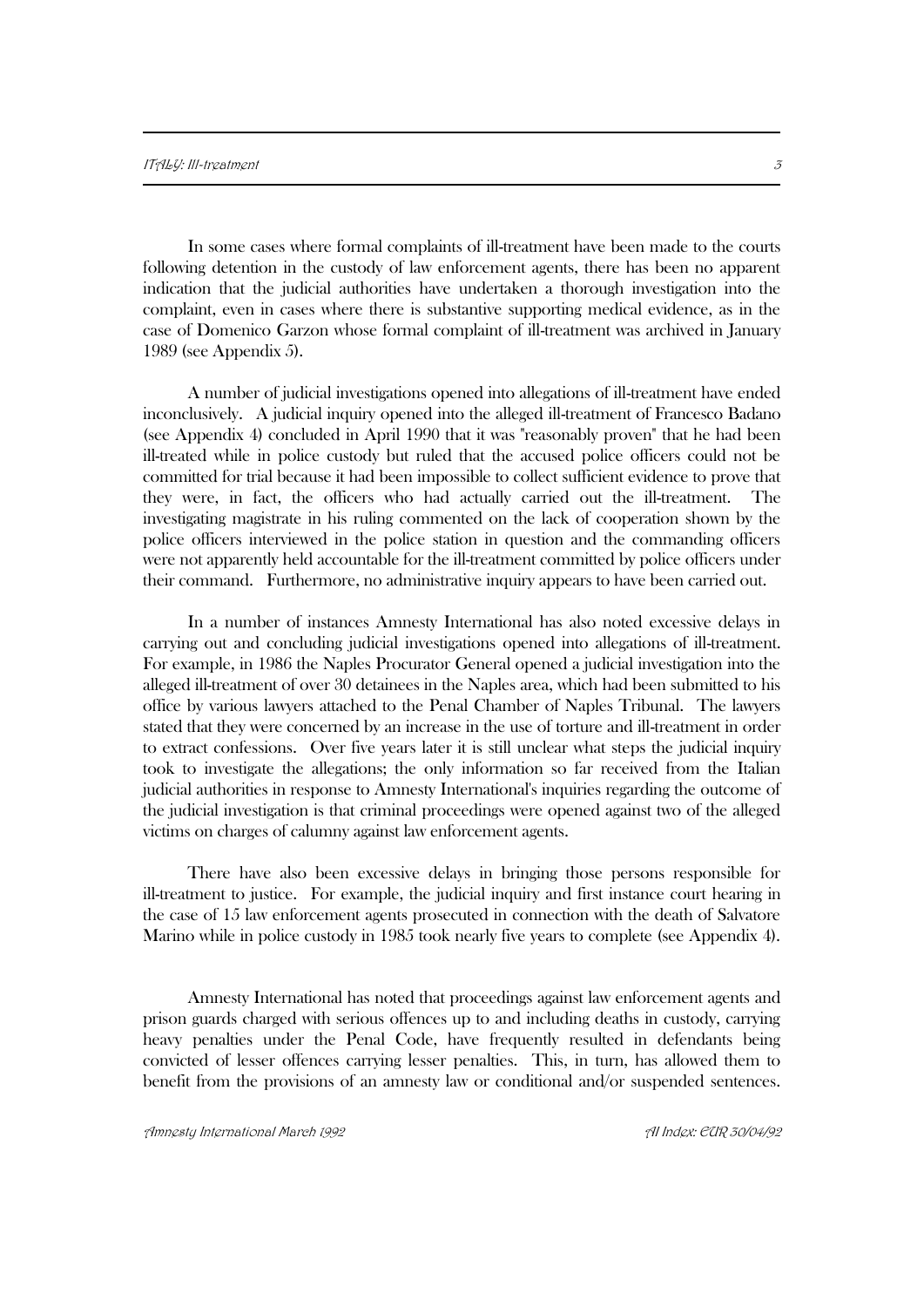(See, for example, the cases of Salvatore Marino - Appendix 4 and Salvatore Vianelli - Appendix 3).

Allegations of ill-treatment have been received from a number of prisons in recent years. A description of alleged ill-treatment in Regina Coeli Prison during 1992 is given in Appendix 1 (see case of Alessandro Ruver), in Sollicciano prison during 1991 in Appendices 1 and 2, in Fuorni Prison during 1990 in Appendices 1 and 3 and in Rebibbia prison during 1988 in Appendix 3 (see case of Salvatore Vianelli).

Amnesty International has also received claims from the inmates of some prisons, such as Sollicciano prison, that the system of monitoring the treatment of prisoners is ineffectual. It is alleged that judges of surveillance (that is, magistrates with specific responsibility for ensuring that the treatment of convicted prisoners and detainees is in conformity with the law) and district inspectors from the Prison Service Inspectorate of the Ministry of Justice as well as prison directors, often fail to offer prison inmates the possibility of regular direct contact with them, via regular individual interviews or frequent visits to the prison. In consequence they may not be aware of complaints and cannot take the necessary action, as required under penitentiary legislation.

An increasing number of cases of alleged ill-treatment in both police custody and prisons concern immigrants from outside Europe. See, for example, the alleged ill-treatment of Daud Addawe in March 1992 (Appendix 1), the allegations of ill-treatment in Sollicciano prison during 1991 (Appendices 1 and 2) and the alleged ill-treatment of 30 or more immigrants in Rome in January 1991 (Appendix 3).

Reports concerning the alleged ill-treatment of immigrants from outside Europe often appear in the national press or are publicized by immigrant support groups and members of the regional and national parliaments. However, at the same time it is also frequently claimed that many such individuals fail to make judicial complaints of ill-treatment to the courts because they fear harassment, further ill-treatment or being charged with criminal counter-charges such as calumny or defamation against a state officer, insulting a state officer or resisting arrest; others are apparently unaware of the correct procedures to be followed in order to lodge a judicial complaint. However, international standards require that the judicial authorities should make every effort to investigate promptly and thoroughly such publicly-made allegations that a crime has been committed, even if they have not been made the subject of a formal complaint to the courts by the individual detainees.

## APPENDICES

Appendix 1 - Ill-treatment in Italy: November 1991 - March 1992

AI Index: EUR 30/04/92 Amnesty International March 1992